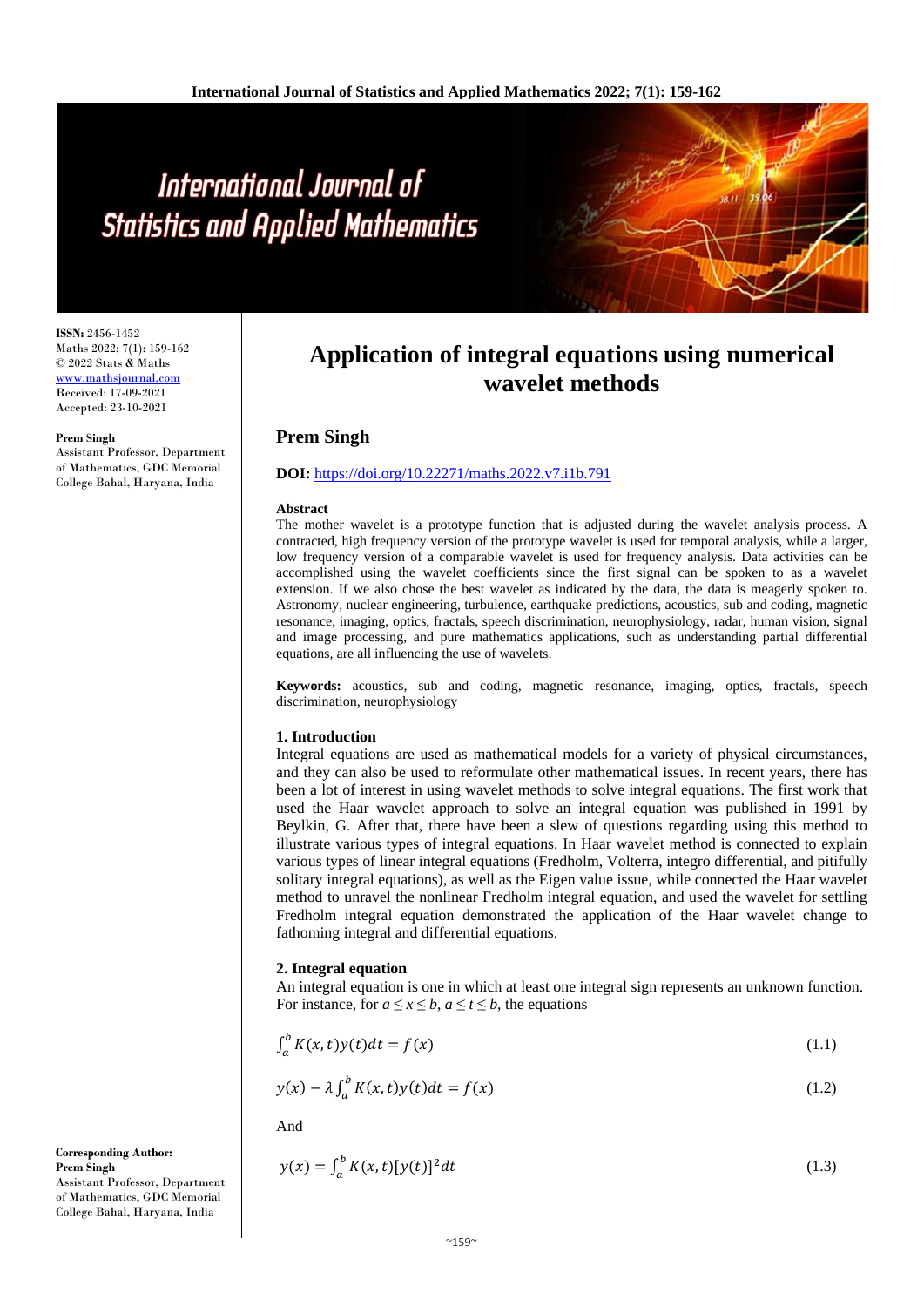International Journal of Statistics and Applied Mathematics [http://www.mathsjournal.com](http://www.mathsjournal.com/)

The unknown function  $y(x)$  lies on the whole integral equations, while  $f(x)$  and  $K(x, t)$  are known functions and "a" and "b" are constants. In x and t, the previously described functions might be real or complex valued functions. We have only considered actual valued functions in our research.

#### **2.1 Classification of integral equations**

In ordinary and partial differential equations, an integral equation is referred to as a linear or nonlinear integral equation. We've seen how the integral equation can speak to the differential equation in a similar way. As a result, these two equations have a reasonable relationship. When only linear operations are done on the unknown function, an integral equation is called linear. Nonlinear integral equations are integral equations that are not linear. The most often used integral equations can be divided into two categories: Volterra and Fredholm integral equations. We must also classify them as either homogeneous or non-homogeneous integral equations.

#### **1) Fredholm integral equation**

The Fredholm integral equation is an integral equation whose solution leads to the study of Fredholm kernels and operators, as well as Fredholm theory. The shape is the broadest type of Fredholm linear integral equations

$$
g(x)y(x) = f(x) + \lambda \int_{a}^{b} K(x, t)y(t)dt,
$$
 (1.4)

The Fredholm integral equation of third kind is defined as follows: a, b are two constants,  $f(x)$ ,  $g(x)$ , and  $K(x, t)$  are known functions, whereas  $y(x)$  is an unknown function and is a non-zero genuine or complex parameter. The kernel of the integral equation is known as K (x, t).

#### **2) Volterra integral equation**

The Volterra integral equations are a type of integral equation that isn't found anywhere else. They are divided into two groups, referred known as the first and second kinds. The form is the broadest form of Volterra linear integral equations

$$
g(x)y(x) = f(x) + \lambda \int_{a}^{b} K(x, t)y(t)dt,
$$
 (1.5)

The Volterra integral equation of third kind is defined as follows: an is constant,  $f(x)$ ,  $g(x)$ , and  $K(x, t)$  are known functions, whereas  $y(x)$  is an unknown function and is a nonzero real or complex parameter. The kernel of the integral equation is known as K (x, t).

#### **3) Singular integral equation**

A singular integral equation is defined as an integral that extends as long as possible or when the kernel of the integral becomes unbounded at least once inside the integration interval. The equations below, for example, are singular integral equations.

$$
y(x) = f(x) + \lambda \int_{-\infty}^{\infty} e^{-|x-t|} y(t) dt
$$
 (1.6)

And

$$
f(x) = \int_0^x \frac{1}{(x-t)^a} y(t)dt, 0 < a < 1 \tag{1.7}
$$

#### **4) Integro-differential equation**

Vito Volterra investigated the subject of population growth in the mid-1900s, and new types of equations were created and dubbed integra-differential equations. The unknown function  $y(x)$  appears as a blend of the ordinary derivative and the integral sign in these equations. For occurrence,

 $y^{n}(x) = f(x) + \lambda \int_{0}^{x} \frac{1}{(x-t)^{a}} y(t) dt, y(0) = 0, y'(0) = 1$  (1.8)

$$
y'(x) = f(x) + \lambda \int_0^x (xt) y(t) dt, y(0) = 1,
$$

Both the second order Volterra integro-differential equation and the first order Fredholm integro-differential equation are used in the preceding equations.

#### **5) Special kind of kernels**

The kernel function is a critical component of the integral equation. The following is a classification of kernel functions:

• **Symmetric kernel**: A kernel *K* (*x, t*) is symmetric (or complex symmetric) if

$$
K(x,t)=\overline{K}(x,t)
$$

Where the bar implies the complex conjugate A real kernel  $K(x, t)$  is symmetric if

 $K(x,t) = K(x,t)$ 

**Separable or degenerate kernel:** A kernel  $K(x,t)$  is entitled dissimilar or decline on the off chance that it very well can be linked as the whole of a finite quantity of terms, every one of which is the consequence of a function of x just and a function of t just, i.e.

$$
K(x,t) = \sum_{i=0}^{n} g_i(x)h_i(t)
$$

**Non-degenerate kernel:** A kernel  $K(x,t)$  is termed nondegenerate if it cannot be isolated as the purpose of x and function oft. For instance,  $e^{xt}\sqrt{x}$ ,  $\overline{t}$ , are the nondegenerate kernels?

### **3. Wavelets**

Wavelets are now regarded as a game-changing new mathematical tool in signal and image processing, time series analysis, geophysics, approximation theory, and a variety of other fields. First and foremost, wavelets were used in seismology to provide a time measurement to seismic analysis, where Fourier analysis fails. Fourier analysis is ideal for concentrating stationary data (data whose factual properties are invariant over time), but it isn't appropriate for considering data with transient events that can't be measurably predicted from the data past. Wavelets were created with such no stationary data in mind; their allencompassing statement and solid outcomes have quickly proven to be beneficial to a variety of disciplines. Wavelets philosophy is a abstemiously new and emerging territory in mathematical research.

We study, in this section, the space  $L^2(\mathbb{R})$  of calculable functions $f$ , considered on the real lineℝ, that fulfill

$$
\int_{-\infty}^{\infty} |f(t)|^2 dt \le \infty \tag{1.9}
$$

Certainly, we exploration for such "waves" that produce  $L^2(\mathbb{R})$ , these waves must rot to zero at  $\pm \infty$ ; and for all pragmatic aim, the rot must to be fast. That is, we exploration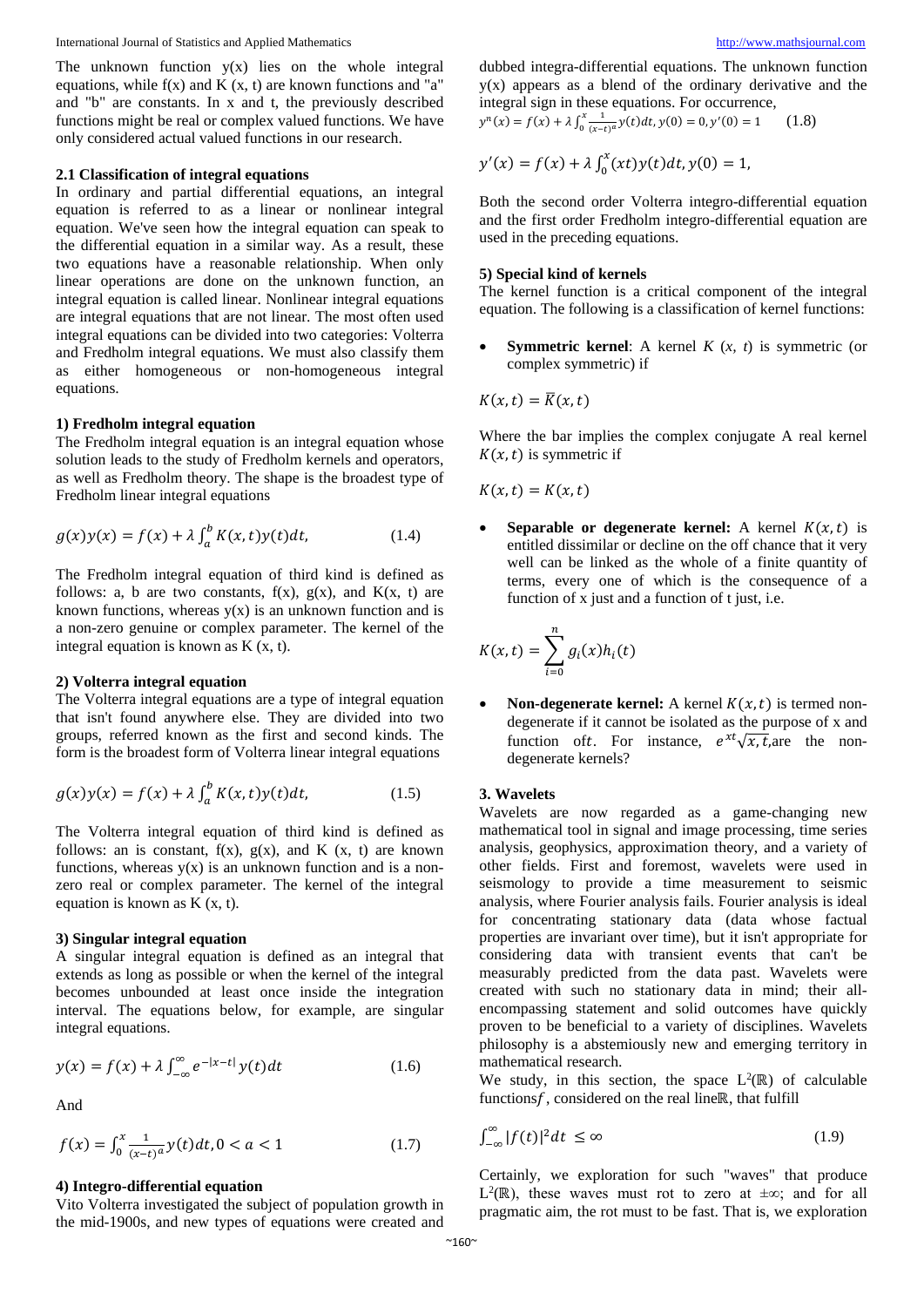for small waves, or "wavelets", to yield  $L^2(\mathbb{R})$ . For this aim, we rise toward a solitary function  $\psi$  that makes all  $L^2(\mathbb{R})$ . Since,  $\psi$  is quick rot, to cover whole real line, we shift  $\psi$ alongℝ. For computational efficiency, we have used integral powers of 2 for frequency allocating. That is, think about the small waves

$$
\psi(2^j t - k), j, k \in \mathbb{Z} \tag{1.10}
$$

 $\psi(2^{j}t - k)$  Is gotten from a solitary wavelet occupation  $\psi$ (t) by a parallel enlargement (expansion by 2j) and a dyadic interpretation (of k/2j) any wavelet function  $\psi \in L^2(\mathbb{R})$  has two contentions as  $\psi$ *j*, *k* and characterized by

$$
\psi_{j,k}(t) = 2^{\frac{1}{2}} \psi(2^j t - k), j, k \in \mathbb{Z}
$$
\n(1.11)

Where the quantity  $2^{j/2}$  is for normality.

#### **3.1 Wavelet transform**

Wavelet is an abbreviation for 'small wave.' As a result, wavelet analysis is linked to the examination of signals with small span finite energy functions. They transform the signal under consideration into another portrayal that alters the signal in a more beneficial manner. This signal transformation is known as the wavelet transform. The first is interpreting (change of position). We shift the wavelet's focal point along the time hub. The second is scalability. The wavelet transform fundamentally evaluates the wavelet's neighborhood coordinating with the signal. If the wavelet matches the signal well at a scale and location, an expanded transform value is obtained. The transform value is then shown in the transform plane in two dimensions. The wavelet transform was recorded at several points in the signal and for various wavelet sizes. Continuous wavelet transform is used when the technique is carried out in a smooth and continuous manner. Also, keep in mind that the spectrum is affected by the wavelet type used in the study. Mathematically, we specify a wavelet as:

$$
\varphi_{a,b}(t) = \frac{1}{\sqrt{|a|}} \varphi\left(\frac{t-b}{a}\right) a, b \in R, a \neq 0,
$$
\n(1.12)

Where b is site parameter and 'a' is scaling parameter. The function must be time limited in order to be wavelet. We interpret the wavelet by varying the parameter b for a given scaling parameter a. We characterize wavelet transform as:

$$
W(a, b) = \int_{t} f(t) \frac{1}{\sqrt{|a|}} \varphi\left(\frac{t - b}{a}\right) dt
$$
 (1.12 (a))

For each  $(a, b)$ , we have wavelet transform coefficient, if  $|a|$  < 1, at that point the wavelet in is compressed version (smaller assistance in time domain) of the mother wavelet and relates essentially to higher frequencies. Then again, when  $|a| > 1$ , at that point  $\psi a$ ,  $b(t)$  has a bigger time-width than  $\psi(t)$  and associates to bring down frequencies consequently, wavelets have time widths adjusted to their frequencies. This is the opinion purpose behind the accomplishment of Morlet wavelets in signal dispensation and time-frequency signal analysis.

#### **3.2 Continuous wavelet transform**

Let  $f(x)$  be any square integrable function. Then the incessant wavelet transforms W  $\psi$ f of f ∈ L<sup>2</sup> (ℝ) with respect to  $\psi$  is distinct as

$$
W_{\varphi}(b, a) = |a|^{-\frac{1}{2}} \int_{-\infty}^{\infty} f(x) \varphi \overline{\left(\frac{x - b}{a}\right)} \tag{1.13}
$$

Where 'a' and 'b' are real, and bar indicates the complex conjugation. Consequently, the wavelet transform is a function of two variables. There normalizing factor  $\frac{1}{\sqrt{a}}a$ ensure that the energy breaks the similar for all a and b; that is

$$
\int_{-\infty}^{\infty} |\varphi_{a,b}(x)|^2 dt = \int_{-\infty}^{\infty} |\varphi(x)|^2 dt \qquad (1.14)
$$

The finiteness of this continuous (admissibility condition) restrain the class of  $L^2(\mathbb{R})$  function that can be utilized as wavelets this suggests.

$$
\int_{\infty}^{\infty} \varphi(x) = 0 \tag{1.15}
$$

See for more details. With the constant Cψ, we have the subsequent reconstruction formula an f. At the point when the suitable response is negative, the utilization of a discrete subset seems a sensible aim.

$$
f(x) = \frac{1}{c_{\varphi}} \iint_{R^2} W_{\varphi}(b, a) \overline{\varphi\left(\frac{x-b}{a}\right)} \frac{daab}{a^2}, f \in L_2(R) \tag{1.16}
$$

Notice that the likelihood of reform is ensured by the admissibility condition. Currently we move from CWT to discrete wavelet transform.

#### **3.3 Continuous to discrete wavelet transforms**

It is legitimate to ponder whether it is important to know Cψ anywhere to progress the thought is as per the subsequent: we think about separate subset of R+∗ and R. Give us a accidental to settle  $a_0 > 1$  and  $b_0 > 0$  and take  $a \in \{a_0\}_{\in \mathbb{Z}}$  and

b∈  $\{ka_0^j b_0\}_{j,k\in\mathbb{Z}}$  Instead of using the family of wavelets:

$$
\varphi_{a,b}(t) = \frac{1}{\sqrt{|a|}} \varphi\left(\frac{t-b}{a}\right) a \in R^{+*}, b \in R.
$$
\n(1.17)

For the discrete wavelet transform we use the family of wavelets well-ordered by Z'

$$
\varphi_{j,k}(x) = a_0^{-\frac{j}{2}} \varphi(a_0^{-j}x - kb_0)a_0 > 1, b_0 > 0 \text{ fixed } f \text{ or } j, k \in \mathbb{Z}
$$
(1.18)

For  $f \in L^2$  we define the separate wavelet transform of the function f by:

$$
C_f(j,k) = \int_R f(x)\overline{\varphi_{j,k}(x)}dx = \langle f, \varphi_{j,k} \rangle_{L^2}
$$
(1.19)

Where j,  $k \in \mathbb{Z}$  When value of  $a_0 = 2$ ,  $b_0 = 1$  construct separate wavelet transform as

$$
\varphi_{j,k}(x) = 2^{-j/2} \varphi(2^{-j}x - k)
$$
\n(1.20)

This is used in multi-resolution analysis including an orthonormal basis for  $L^2(\mathbb{R})$ 

#### **4. Basic scaling function and basic wavelet**

The set  ${\phi(x - k)}_{k \in \mathbb{Z}}$  is an orthonormal basis for V<sub>0</sub> by axiom. Currently, it pursues by rehashed request of aphorism that is  ${\{\phi(2^jx - k)\}}_{k \in \mathbb{Z}}$  an orthonormal basis for  $V_j$ . Note that the function  $\phi(2^{j}x)$  is decoded by  $\frac{k}{2^{j}}$  i.e. it changes toward becoming narrower and translations get littler as  *increments.*